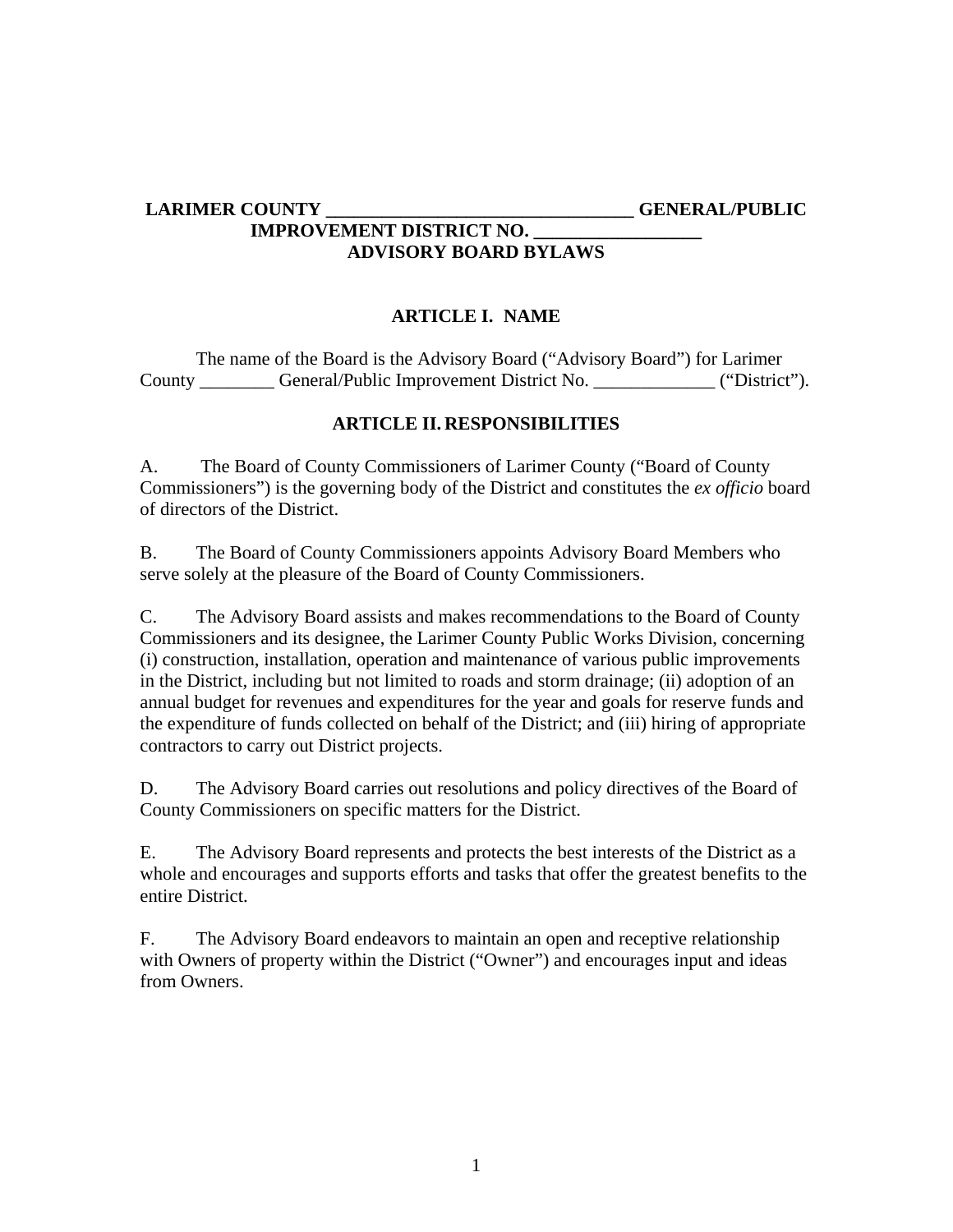### **ARTICLE III. BOARD MEMBERS**

A. The number of Advisory Board Members shall be three (3)/five (5).

B. Advisory Board Members shall be owners of taxable real property located in the District.

C. The first two/three Advisory Board Members appointed by the Board of County Commissioners shall serve a term of four (4) years. The third/fourth and fifth Advisory Board Members appointed by the Board of County Commissioners shall serve a term of two (2) years. Thereafter, all Advisory Board Members shall be appointed for a term of four (4) years.

D. The Board of County Commissioners, in its sole discretion, may remove any Advisory Board Member with or without cause. Any Advisory Board Member or Owner may request that the Board of County Commissioners remove an Advisory Board Member or Members. Advisory Board Members have no property interest in or entitlement to their position as an Advisory Board Member.

E. The Board of County Commissioners' selection process for Advisory Board Members shall be governed by the policy for selection of other County Boards and Commissions. The Board of County Commissioners may ask Advisory Board Members for recommendations for appointment of other members to the Advisory Board.

F. In the event a vacancy should occur, the Board of County Commissioners shall appoint a qualified person to serve the unexpired term.

# **ARTICLE IV. OFFICERS**

A. The Advisory Board shall elect by vote the following officers at its annual meeting: Chair, Vice Chair/Treasurer, and Secretary.

B. The Chair shall be the principal executive officer of the Advisory Board. He/She shall preside at all meetings of the Advisory Board and shall sign all official documents and communications of the Advisory Board. The Chair shall be the official representative of the Advisory Board in all transactions with the Board of County Commissioners and Larimer County Staff. The Chair shall perform the duties incident to the office of the Chair and such other duties as may be prescribed from time to time by the Board of County Commissioners and/or Advisory Board.

C. The Vice Chair/Treasurer shall perform the duties of the Chair in the absence of the Chair. He/She shall keep records containing accurate accounts of all money received by and disbursed for and on behalf of the District. The Vice Chair/Treasurer shall perform the duties incident to the office of Vice Chair/Treasurer and such other duties as may be prescribed from time to time by the Board of County Commissioners and/or Advisory Board.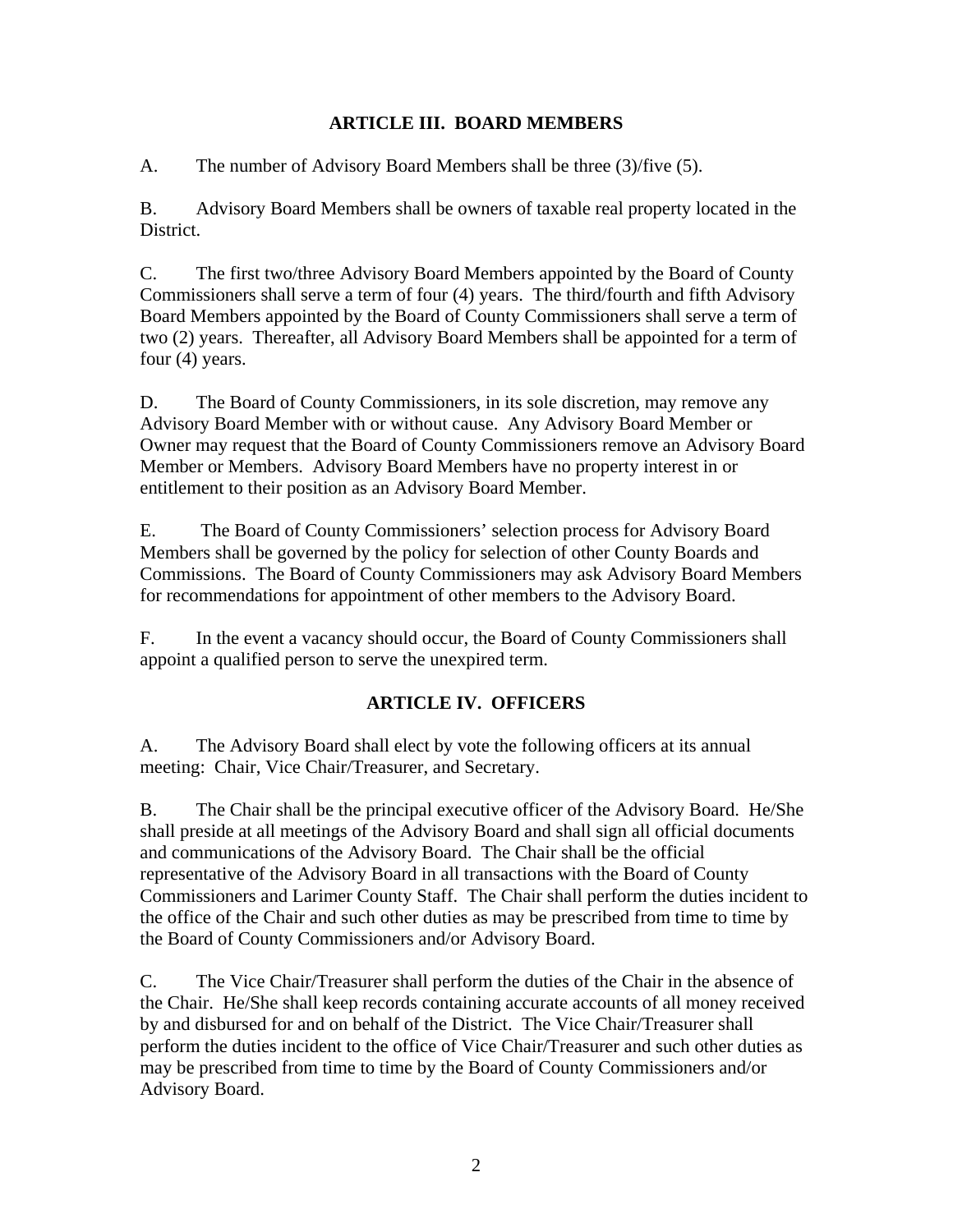D. The Secretary shall issue notice of Advisory Board meetings, attend all Advisory Board meetings, prepare a complete and accurate record of the proceedings and serve as the custodian of such records. The Secretary shall also be the custodian of any committee minutes or other records of the Advisory Board. All minutes and records of the Advisory Board shall be available for inspection in accordance with the Colorado Open Records Act, §24-72-201 C.R.S. 2005, et. seq. The Secretary shall perform the duties incident to the office of Secretary and such other duties as may be prescribed from time to time by the Board of County Commissioners and/or Advisory Board.

## **ARTICLE V. COMMITTEES**

A. The Advisory Board may organize such committees as it deems advisable and useful in carrying out the affairs of the Advisory Board.

B. The Chair shall appoint the members of the various committees with the advice and consent of a majority of the Advisory Board members.

C. Each committee shall appoint a Chair and Secretary. The Secretary shall record minutes of each committee meeting and shall provide a copy of such minutes to the Advisory Board Secretary for the Advisory Board's records and for distribution to the other Advisory Board Members.

D. The Board of County Commissioners and/or the Advisory Board may remove any committee member(s) at any time with or without cause.

### **ARTICLE VI. COMPENSATION**

A. No Advisory Board Member shall be paid any compensation for his/her services, including but not limited to time attending regular meetings.

B. Subject to Section VI(C) below, Advisory Board Members shall be reimbursed for actual out-of-pocket expenses incurred in performing his/her duties. No Advisory Board Member shall incur an expense in excess of \$100.00 without prior approval of the Larimer County Public Works Division.

C. No Advisory Board Member shall be paid for travel expenses incurred for attending regular or special meetings.

### **ARTICLE VII. OWNERS' MEETING**

A. The Advisory Board shall hold an annual information meeting of the Owners to inform the Owners of plans and the proposed budget for the upcoming year, to receive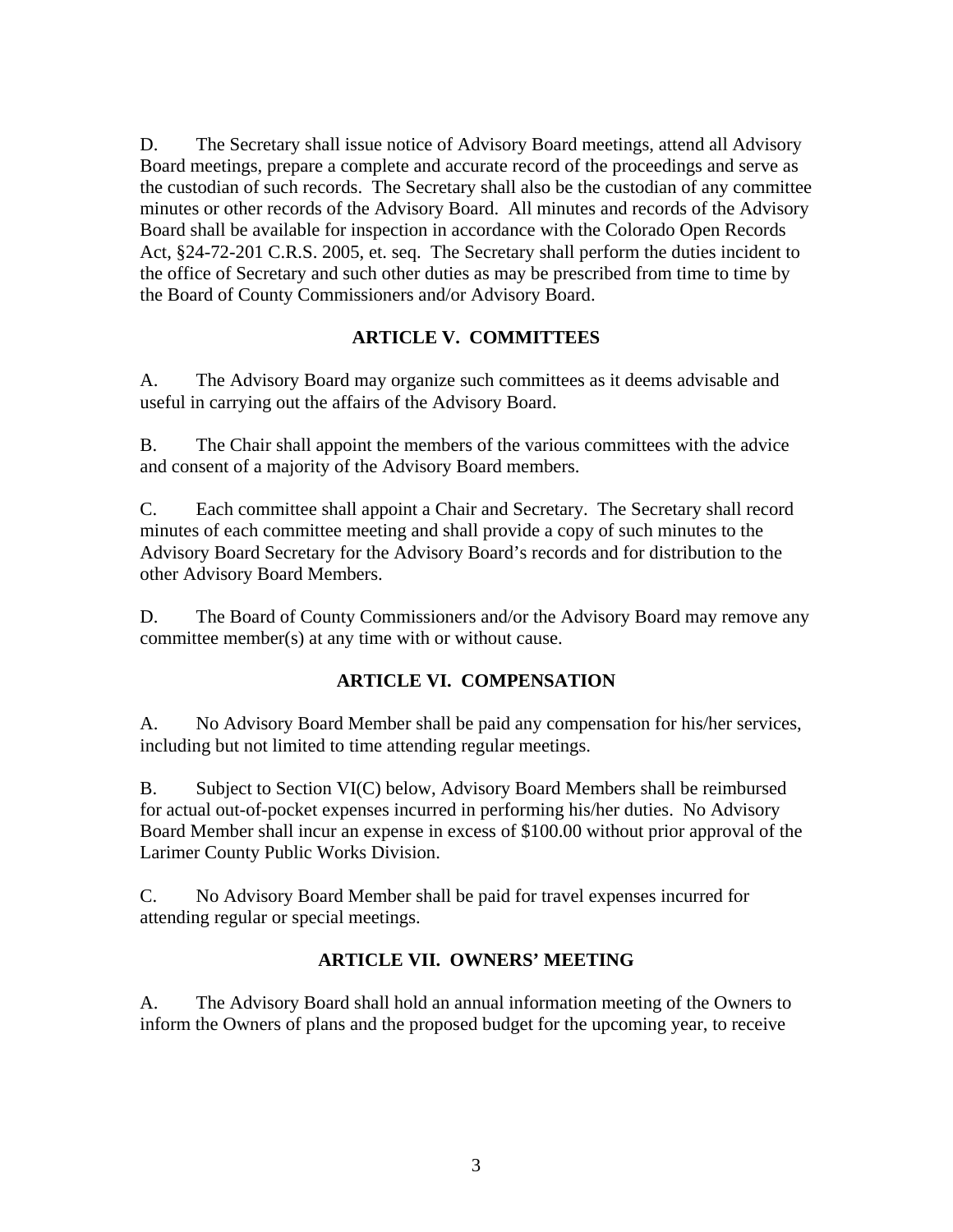Owners' comments about such plans and budget, and to transact such other business as may come before the Advisory Board. The annual meeting will be held on  $\equiv$  *(example: the first Tuesday in June at 7:00 p.m.)* at  $\equiv$ 

*(location)*. The meeting date and/or location may be changed from that specified in this Article VII provided that the Advisory Board posts notice of such changed date and location at least ten (10) days in advance at the place designated for postings in Article IX, Section C.

## **ARTICLE VIII. ADVISORY BOARD MEETINGS**

A. The Advisory Board shall hold an annual meeting for the purpose of reviewing and approving a budget to be presented to the Board of County Commissioners for approval, to elect officers, and to transact such other business as may come before the Advisory Board. The annual meeting will be held immediately after and at the same location as the annual meeting of the Owners. The meeting date and/or location may be changed from that specified in Article VII provided that the Advisory Board posts notice of such changed date and location at least ten (10) days in advance at the place designated for postings in Article IX, Section C.

B. Regular meetings of the Advisory Board shall be held according to a meeting schedule adopted by the Advisory Board at its annual meeting. Notice of the date, time and place of each regular meeting shall be posted at least twenty-four (24) hours prior to the meeting at the place designated for postings in Article IX, Section C.

C. The Chair of the Advisory Board may call special meetings. Notice of the date, time and place of special meetings shall be posted at least forty-eight (48) hours prior to the meeting at the place designated for postings in Article IX, Section C.

D. A majority of Advisory Board Members shall constitute a quorum for the transaction of business at any meeting.

E. Any Advisory Board Member may participate in any meeting by use of a conference telephone or video conference device, so long as the conferencing arrangements allow all persons attending the meeting to hear and communicate with each other. If an Advisory Board Member participates by conference call or video, such Advisory Board Member shall be deemed to be present at the meeting for purposes of determining whether a quorum is present.

### **ARTICLE IX. MISCELLANEOUS PROVISIONS**

A. All meetings subject to the Colorado Open Meetings Law, including Owner, Advisory Board and Committee meetings, shall be open to the public.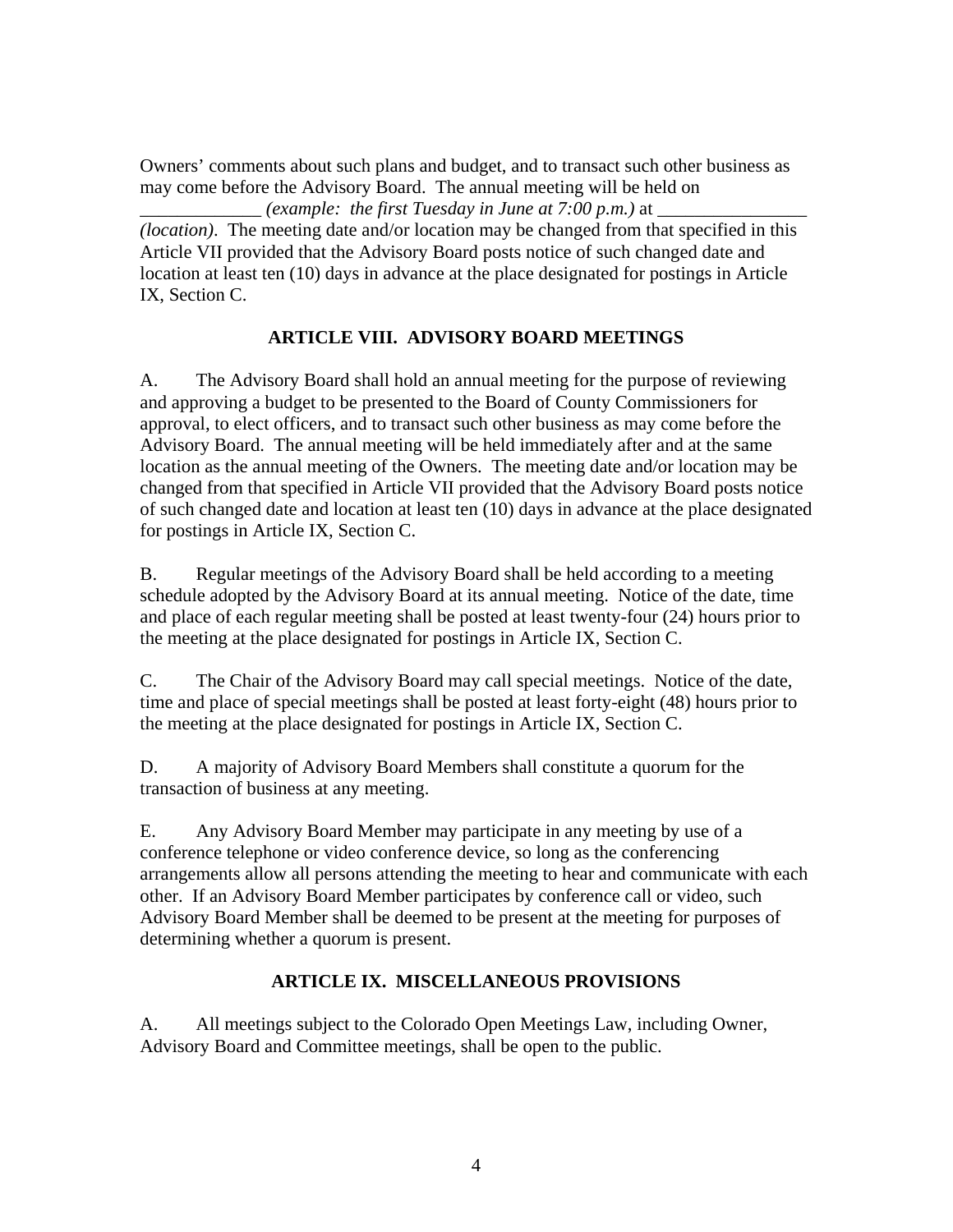B. Minutes of all meetings shall be kept and made available to the public upon request in accordance with the Open Records Act. The Advisory Board shall forward a copy of the minutes to the Board of County Commissioners.

C. Notice of meetings subject to the Open Meetings Law shall be posted at \_\_\_\_\_\_\_\_\_\_ *(insert location of posting)* at least twenty-four (24) hours in advance or such greater period of time as may be specified in these Bylaws. The posting shall include specific agenda information, if possible, and shall specify the date, time and place of the meeting.

D. *Roberts Rules of Order*, as revised from time to time, shall govern the conduct of meetings except when a majority of the Advisory Board votes to suspend said Rules, or when such Rules may be in conflict with these Bylaws or the laws of the State of Colorado.

# **ARTICLE X. CONFLICT OF INTEREST**

A. An Advisory Board Member shall declare a conflict of interest if such conflict, as defined by Colorado statute or any applicable law or policies of Larimer County, exists.

B. In the event of such conflict, the Advisory Board Member shall refrain from participating in any Advisory Board vote or discussion of the matter in which a conflict exists, and shall further refrain from acting as an Advisory Board Member to influence the outcome of any Advisory Board vote or action.

# **ARTICLE XI. AMENDMENT OF BYLAWS**

The Board of County Commissioners may amend these Bylaws from time to time in its sole discretion.

# **ARTICLE XII. POLICIES, PROCEDURES AND RESOLUTIONS**

A. The Advisory Board shall follow all applicable policies and procedures of Larimer County.

B. The Advisory Board shall follow all resolutions, policies and procedures adopted by the Advisory Board and the Board of County Commissioners that pertain to the District.

# **ARTICLE XIII. ADOPTION**

A. These Bylaws shall be in full force and effect upon and after their execution by the Board of County Commissioners.